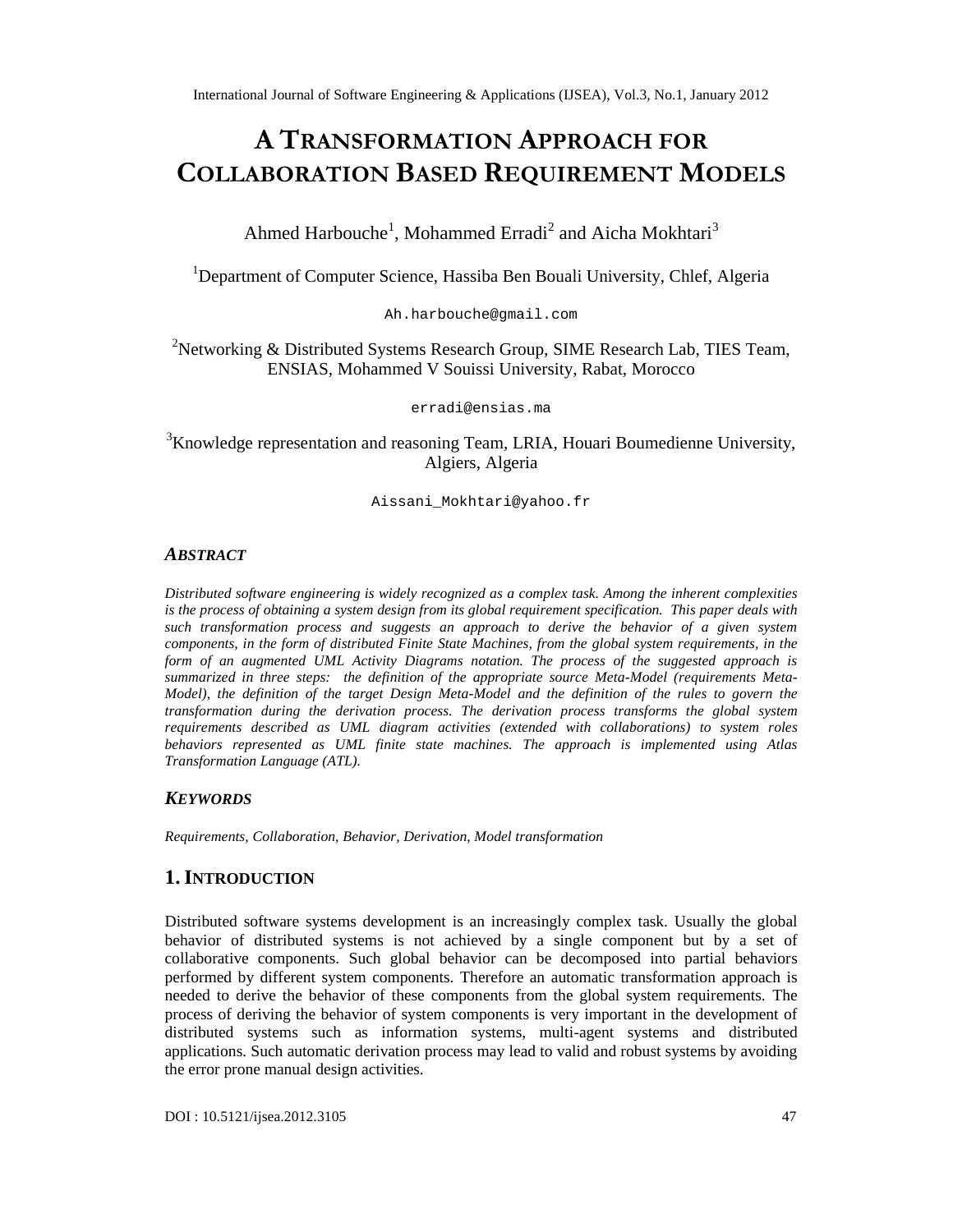International Journal of Software Engineering & Applications (IJSEA), Vol.3, No.1, January 2012 In this work we suggest an approach to derive the partial behaviors of a distributed system from its global requirements. We consider that the basic building blocks of the software system behavior are activities that are actually collaborations between several system components or roles. The suggested approach aims to derive the behavior of the system roles by transforming the requirements model, which describes the functional behavior of a system in an abstract way, to the conceptual model, where the various components are represented by their local behavior. The transformation process, governed by a set of rules, will allow the derivation of the local behavior of a component, in the form of a finite state-machine, from the global system requirements described by an extended UML activity diagram. Such process derives also the appropriate coordinating messages between the derived FSMs. The UML activity diagram is extended with the use of collaborations between the roles of the designed software system.

The suggested approach is inspired from the existing techniques related to communications protocols synthesis from the services specifications [1, 7]. It is mainly based on the technique of meta-model transformations. Such approach consists in defining the source and target metamodels, specifying the transformation rules governing the derivation process and the constraints to be preserved between the different levels of the used models. The development process of the proposed approach is based on the following steps:

- 1. Defining the requirements meta-model to specify the global system requirements of a given system.
- 2. Deciding of the meta-model to describe the system at the design level that reflects the local behavior of each system role.
- 3. Defining the rules to govern the models transformations during the derivation process.

The system requirements are described using UML activity diagrams where the core activities are UML collaborations. At the design level the derived roles behaviors are produced as finite state machines.

This paper is organized as follows. Section 2 presents the related works. Section 3 presents the basic meta-models used as source and target meta-models of the transformation process. Section 4 presents the proposed derivation process. Section 5 presents an illustrative case study. Section 6 presents the implementation of the system design derivation process. Section 7 concludes this paper.

## **2. RELATED WORKS**

Many research works have been done on models transformation. In this direction, we could mention the works presented in [2], [3] and [4]. In [2] the suggested approach considers system requirements represented by business processes using BPMN notation. Various UML Use Cases which present some aspects of an information system requirements specification are obtained from business processes by using QVT [5] rules. Also an analytic method of transformation from CIM to PIM level of MDA is described in [3].This approach is based on the transformation of business requirements represented by DFD (Data Flow Diagrams) to UML models. The Work addressed in [4] is concerned with addressing model interoperability between sequence diagrams and Petri Nets, through a model transformation. It introduces a model transformation framework which supports transition between these two models. A designer creates a model of a system as Sequence Diagrams using UML tools, and performs the required analysis using Petri Net tools. However, these works did not consider the case of distributed applications where specific properties such as message exchange and collaborations between the distributed components need to be addressed. Lucena and al. present the STREAM (A Strategy for Transition between Requirements Models and Architectural Models) in [6]. The goal of STREAM is to generate an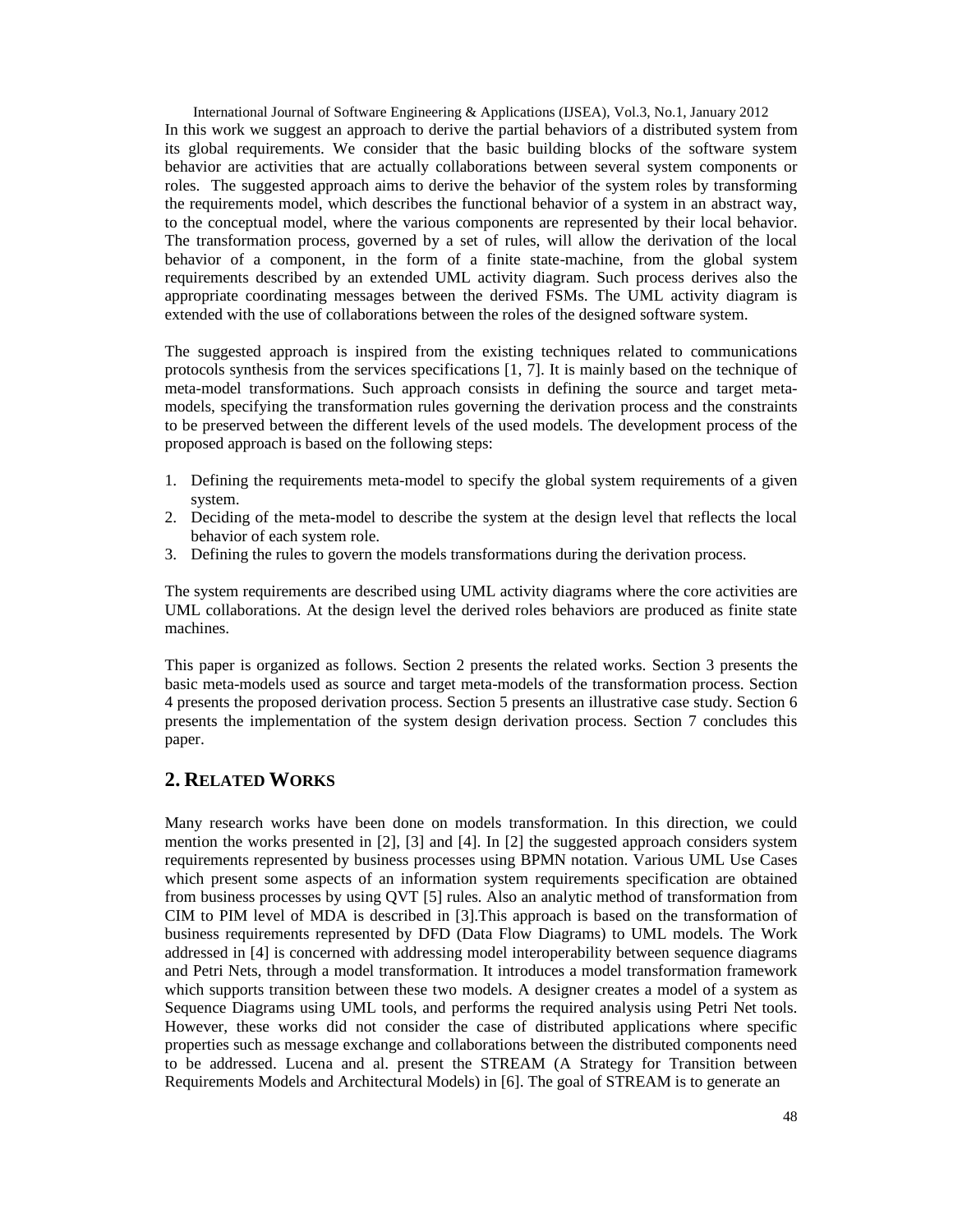architectural Model described in Acme architectural description language from i\* requirements model.

In fact, the global behavior of distributed systems is not achieved by a single component but by a set of collaborative components. Such behavior can be decomposed into a set of partial behaviors performed by different system components. Therefore a transformation approach is needed to automatically derive the behavior of these components from the overall specification of the global system requirements. The process of deriving the behavior of components of the system is very important in the development of distributed systems. Bochmann [7] suggests an algorithm for the derivation of behavior based on the behavior expressions of collaborations and sub-collaborations as basic constructs for the global system requirements.

In this work we adopt Bochmann's transformation algorithm which transforms collaboration expressions to obtain roles behavior expressions. In our approach we get inspired from such transformation algorithm to provide a derivation process based on meta-models transformation. Our approach starts with defining the source meta-model of UML activity diagrams extended with collaborations, and the target meta- model of UML state machines. Such extended UML activity diagrams are used to describe the system requirements, and allow representing concepts that could not be described using expressions, as done in [7]. This is the case of the conditions (guards) embedded in the choice structures and the repetition structure. In addition, our transformation approach considers also all control nodes specified in the UML activity diagram such as Merge Node and Join Node. In our approach, the derived behaviors of the system roles are UML state machines which could be used for an automatic generation of code.

## **3. THE BASIC META-MODELS**

#### **3.1. The requirements meta-model**

Activity diagram is the only OMG standard notation for modeling Business Process (BPs) and workflow [8]. AD is intended to describe a sequence of actions that may belong to several objects. In order to represent the system requirements, we use UML Activity Diagram (AD) extended with collaborations. The collaborations are used as the main blocks of activities for building requirements models [9]. They define the partial behavior of the entities, called roles, and they give a precise definition of the service behavior using interaction diagrams, activity diagrams or state machines. UML Activity diagrams are suitable to represent choreography of collaborations and sub-collaborations which are the basic activities in a composite collaboration describing the global system requirements. They can express sequential behavior, alternative behavior, competing behavior (parallel composition), repetitive behavior, as well as interruptions.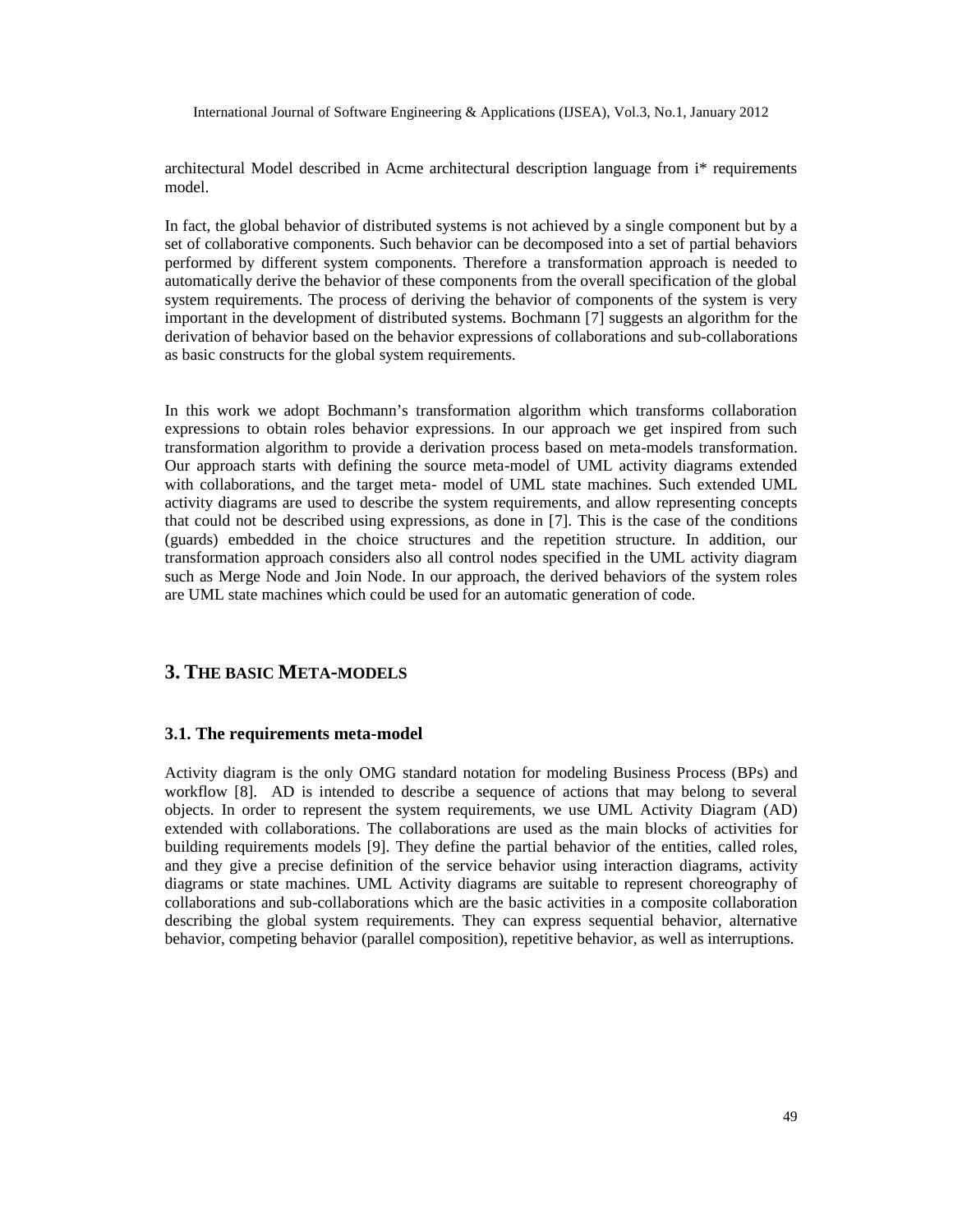

Figure 1. The requirements meta-model.

The proposed requirements meta-model (Figure 1) is considered as the source meta-model of the transformations. It defines the meta-model activity diagram with its main classes and associations while considering collaborations as the basic activities. An activity diagram consists in several *ActivityNode* and *ActivityEdge*. An *ActivityEdge* class allows specifying the control flow (connections) between classes *ActivityNode*. The class *ActivityNode* specifies the different sequencing operators of the activities defined by the class *ControlNode*. This class also defines activities and interruptions. The activities at the meta-model level are defined as "Collaborations" involving multiple roles. A collaboration may consist in one or two collaborations or subcollaborations. At the models level, the global system requirements are defined as a composition of activity diagrams and collaborations; and considered as an instance of the requirements metamodel.

#### **3.2. The target meta-model**

The behavior of the various components or roles of a system could be modeled using UML activity diagrams or finite state machines. The transformations of these models to code could be performed and automated. Producing code is out of the scope of this work.

The UML state machine meta-model [10] is used as the target meta-model of the transformation process. A finite state machine diagram allows describing the behavior of a system role. The main classes in this meta-model are the *State* and *Transition* classes. The *State* class models a situation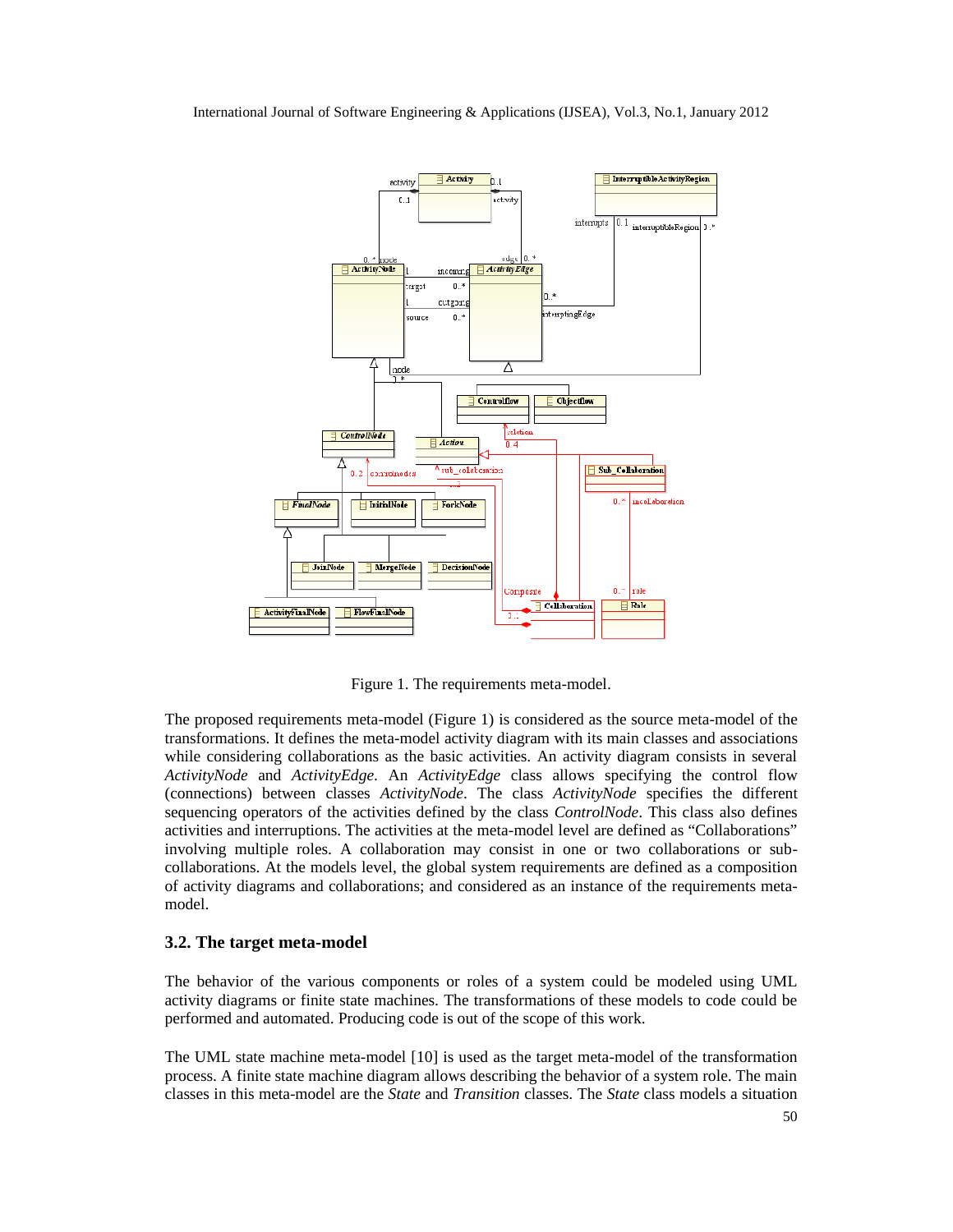International Journal of Software Engineering & Applications (IJSEA), Vol.3, No.1, January 2012 or a significant step in the life cycle of a system component. The *Transition* class models a relationship between a source and a target states, while representing how the component can respond to the occurrence of a given event when the component is in the source state. At the models level, the behavior of a system role is described by a state machine resulting from the derivation process; as an instance of the target meta-model.

## **4. THE DERIVATION PROCESS**

### **4.1. The models transformation based derivation process**

The derivation process of our approach consists in establishing the transformations from the requirements model into the finite state machine model. The definition of the transformation rules, to govern the derivation process, requires the identification of various relationships between the source and the target meta-models. A transformation rule consists in transforming a concept outlined in the source meta-model to a corresponding one in the target meta-model. For this purpose we define the function named *Transform (Requirement\_Concept, FSM\_Concept, Messages)*. This function performs two types of the requirement concepts transformation: the first type consists in a direct mapping from a requirement concept to an FSM concept (as in the case of control flows and control nodes). The second type consists in transforming the collaboration concept to a composite state. If the collaboration type is a sub-collaboration, This composite state will hold the actions of the concerned role after transformation otherwise the function *Transform* will trigger the transformation of the collaboration. The *Messages* parameter in this function represents the coordination messages that will be included in the generated composite State. The corresponding rules will be described in section 4.2.

The Derivation Process performs, for a given role, the conformity of the source model (Ms) with the requirements meta-model (MMs). Note that the source model represents the global requirements specification of a given system. The process will then determines the appropriate rule to be applied for each concept or construct represented in Ms and it generates a composite state in the target model. This composite state may hide an FSM which is the specification of the actions of such given role. In addition to the actions role, such composite state may also contain the corresponding coordination messages. The derivation process will generate the needed transitions to connect the generated composite state to its predecessor and successor states.

## **4.2. Transformation rules**

To perform the derivation, we identify several cases of choreography expressed in the requirements meta-model (as in [7]): sequential behavior, alternative (choice composition), competition (parallel composition), repetition as well as interruptions.

At the level of collaboration, we distinguish the starting roles and terminating roles [7]. A *starting role* is a role that accomplishes an initial action in a collaboration or in one of its subcollaborations. A *terminating role* is a role that accomplishes a final action in a collaboration or in one of its sub-collaborations (see Figure 2). We consider that the decision is made locally in a given role. Such a role is the starting role in the collaboration choice structure (it should be the starting role in both collaborations of the choice composition). The transformation of the *collaboration* concept triggers the transformation of its sub-collaborations in the case where it is composed. This property requires the definition of recursive transformation rules.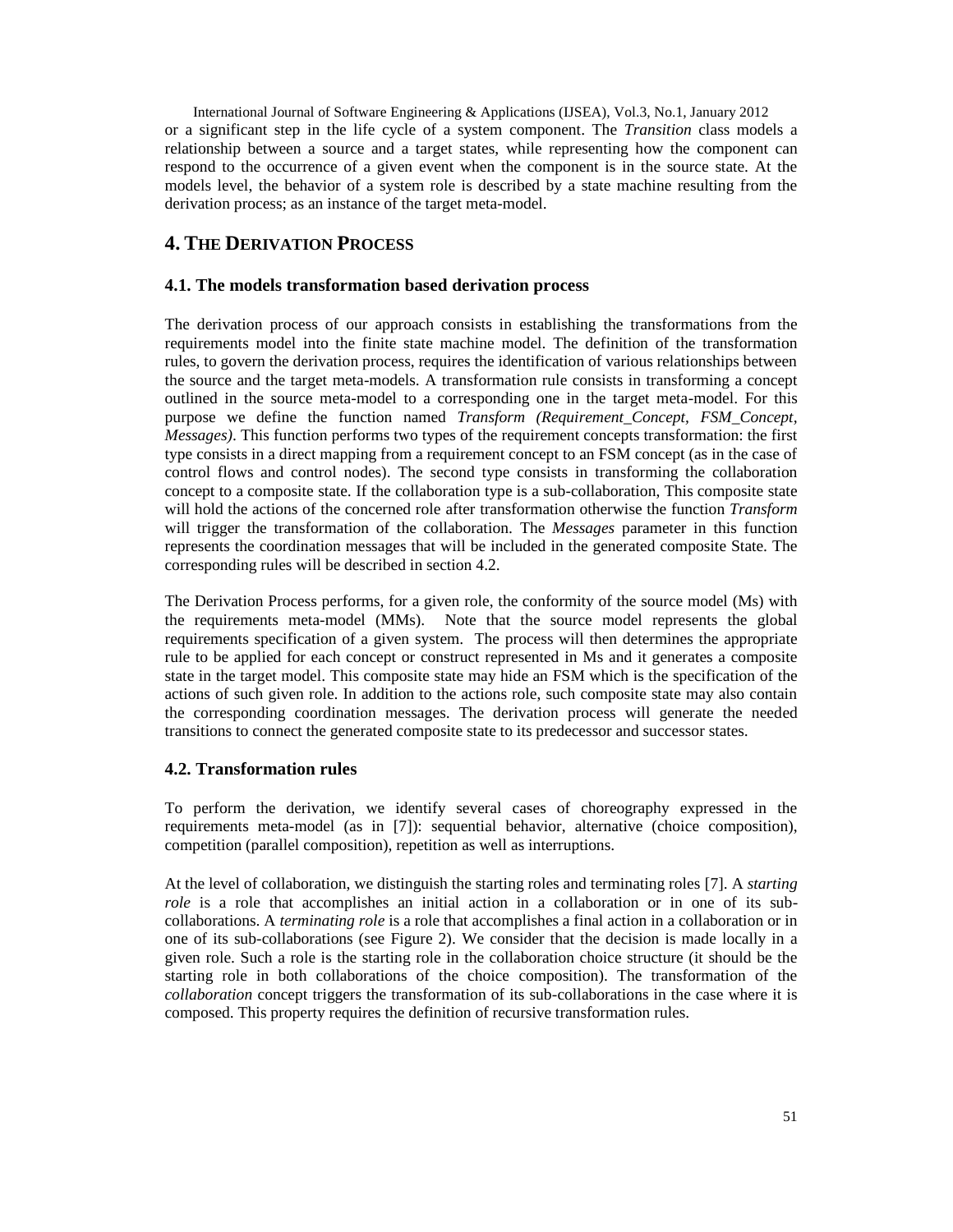

Figure 2. Structure of a collaboration.

Table 1 from [7] shows how to calculate the sets of starting, terminating and participating roles. These sets are calculated for a collaboration depending on the sequencing operators used in the diagram activity.

Two types of sequencing are distinguished [9]: Strong and Weak sequencing. Weak sequencing (Figure 3) specifies that an activity A2 will be executed after another activity A1. While Strong sequencing (Figure 3) implies that all sub-activities of A1 are finished before an activity A2 can begin. Weak sequencing provides only a local order of activities for each system component and does not imply a global order.

| <b>Choreography Case</b>                             | <b>Starting roles (SR)</b>       | <b>Terminating Roles</b><br>(TR)          | <b>Participating roles</b><br>(PR) |
|------------------------------------------------------|----------------------------------|-------------------------------------------|------------------------------------|
| Sub-collaboration $\langle C \rangle$                | SR(C)                            | TR(C)                                     | $PR(C)=R$                          |
| <b>Weak Sequencing</b><br>$\langle C1, C2 \rangle$   | $SR(C1)U(SR(C2)$ -<br>PR(C1)     | $TR(C2) U(TR(C1) -$<br>PR(C2)             | PR(C1) U PR(C2)                    |
| <b>Strong Sequencing</b><br>$\langle C1, C2 \rangle$ | SR(C1)                           | TR(C2)                                    | $PR(C1)$ U $PR(C2)$                |
| Choice composition<br>$\langle C1, C2 \rangle$       | $SR(C1)$ U $SR(C2)$<br>$= \{r\}$ | TR(C1) U TR(C2)                           | $PR(C1)$ U $PR(C2)$                |
| Strong While loop<br>$\langle C1, C2 \rangle$        | $SR(C1)$ U $SR(C2)$<br>$= \{r\}$ | $TR(C2)$ ; $SR(C1)$ if<br>$C1 = \epsilon$ | PR(C1) U PR(C2)                    |
| Weak While loop<br>$\langle C1, C2 \rangle$          | $SR(C1)$ U $SR(C2)$<br>$= \{r\}$ | $TR(C2) U (TR(C1)$ -<br>PR(C2)            | PR(C1) U PR(C2)                    |
| Parallel behavior<br>$\langle C1, C2 \rangle$        | $SR(C1)$ U $SR(C2)$              | TR(C1) U TR(C2)                           | PR(C1) U PR(C2)                    |

Table 1. Rules for calculating the starting, terminating and participating roles [7].

In addition, two coordination messages between different system roles are introduced in the derivation process. We use also the same kind of coordination messages as introduced in Bochmann [7]. Each coordinating message contains the following parameters: a) Source role (Sr), b) Destination role (Dr), c) name of state it-belong to (St). The coordination messages are:

- Flow message for coordinating strong sequencing, named Flowm(Sr, Dr, St).
- Choice indication message for propagating the choice to a role that doesn't participate in the selected alternative in the choice composition structure, named Choicem(Sr, Dr, St).

In the following, we define the transformation rules for the sequential behavior (Strong and weak sequencing) and the choice composition. These rules allow to derive the behavior of different roles involved in a global system requirements specification. Each rule performs the appropriate transformation for a role r participating in a collaboration  $C_i$ .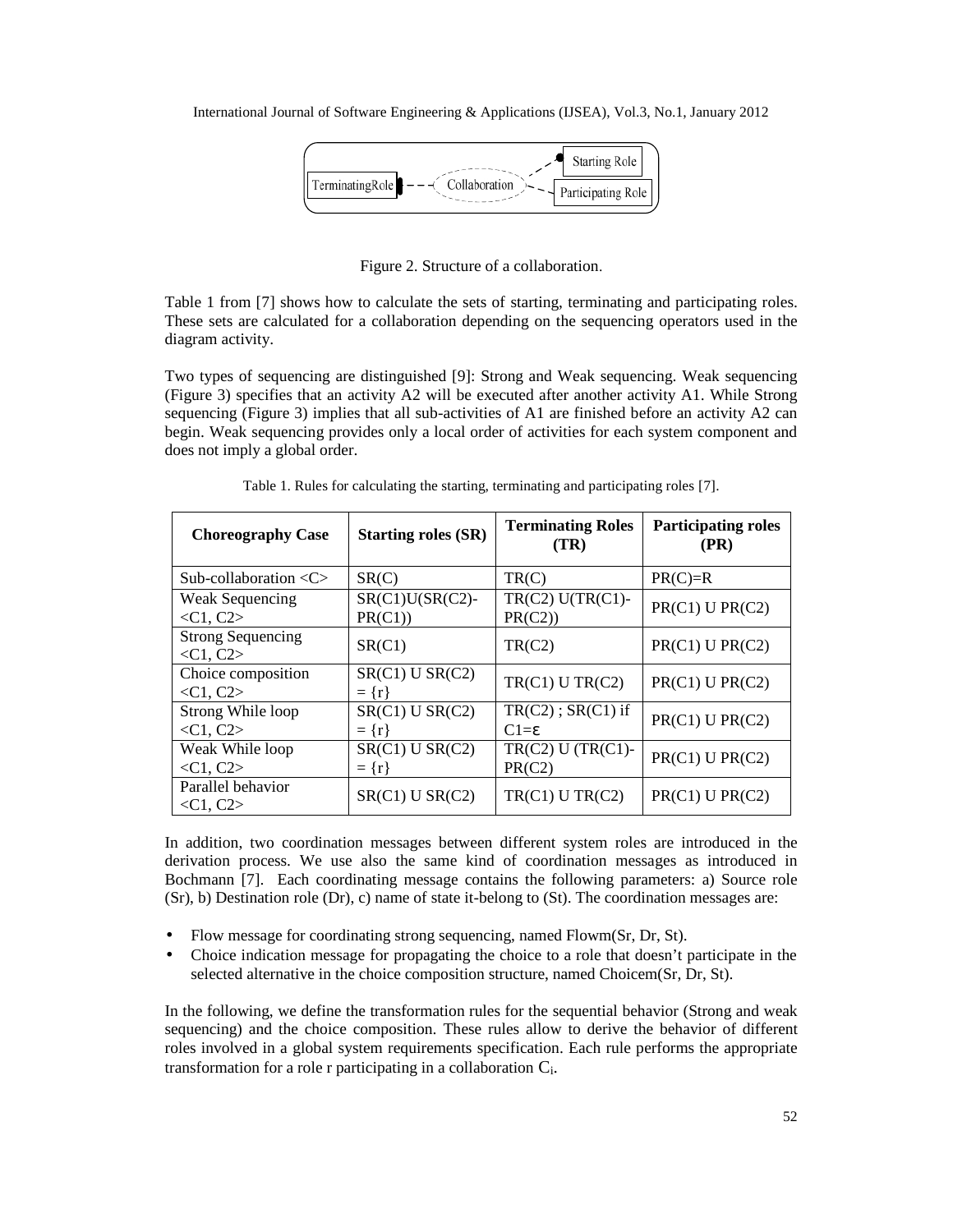#### **4.2.1. Strong sequencing between two collaborations**

**Rule 1:** If r∈TR(C<sub>1</sub>) then Transform(C<sub>1</sub>, S<sub>1</sub>, Send(Flowm(r, r', S<sub>2</sub>)  $\forall$  r'∈(SR(C<sub>2</sub>) - r); The function transforms the collaboration  $C_1$  to the composite state S<sub>1</sub>. This state will hold the actions performed by the role *r* after transformation and includes the action of sending the coordination messages *flowm*. The coordination message *Flowm* is sent by the role *r* to the starting roles of the target collaboration  $C_2$  (except to itself if it is a member of this set of roles).



Figure 3. Strong / Weak sequencing.

**Rule 2:** If r∈ SR(C<sub>2</sub>) then Transform(C<sub>2</sub>, S<sub>2</sub>, Receive(Flowm(r', r, S<sub>2</sub>)  $\forall$  r'∈(TR(C<sub>1</sub>) - r); The collaboration  $C_2$  is transformed to the composite state  $S_2$ . This state consists in actions of receiving coordination messages *Flowm* from the terminating roles of the source collaboration C<sub>1</sub> (except from itself) and include the actions performed by *r* after transformation.

**Rule 3:** If  $r \in ((PR(C_1) - TR(C_1))$  or  $(PR(C_2) - SR(C_2))$  then Transform( $C_i, S_i$ )  $\forall i=1, 2;$ 

**Rule 4:** If  $r \in (PR(C_1)$  and  $PR(C_2)$ ) then Transform(Controlflow, Transition); This transition connects the states  $S_1$  and  $S_2$  obtained from the transformation of  $C_1$  and  $C_2$ .

## **4.2.2. Weak sequencing between two collaborations**

The Rule 4 is applied to transform the concept Controlflow.

**Rule 5:** If  $r \in PR(C_i)$  then Transform( $C_i$ ,  $S_i$ )  $\forall i=1, 2;$ 

## **4.2.2. Choice between two collaborations (local choice)**



Figure 4. Structure of choice.

**Rule 6:** If  $r \in SR(C_i)$  then Transform( $C_i$ ,  $S_i$ , Send(Choicem( $r$ ,  $r'$ ,  $S_i$ )  $\forall$  r'∈(PR(C<sub>i</sub>) - PR(C<sub>i</sub>))  $\forall$  i, i'=1,2 and i i';

**Rule 7:** If r∈ PR(C<sub>i</sub>) and r∉ SR(C<sub>i</sub>) then Transform(C<sub>i</sub>, S<sub>i</sub>)  $\forall$  i=1, 2;

**Rule 8:** If r∈(PR(C<sub>i</sub>) - PR(C<sub>i</sub>))  $\forall$  i, i'=1,2 and i i' then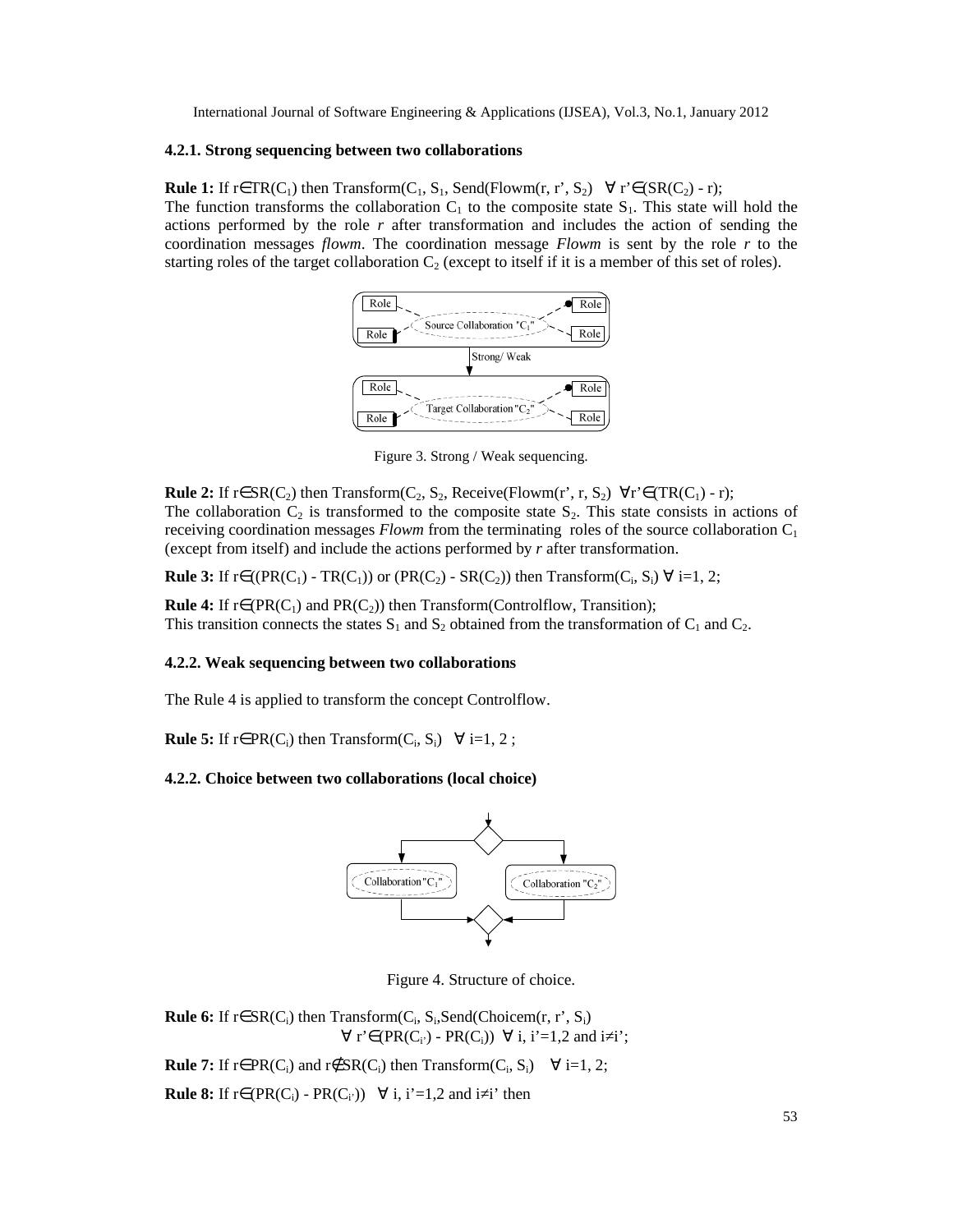International Journal of Software Engineering & Applications (IJSEA), Vol.3, No.1, January 2012 Transform( $C_i$ ,  $S_i$ , Receive(Choicem(r', r,  $S_i$ )  $\forall$  r' $\in$  SR( $C_i$ );

**Rule 9:** If r∈ PR(C<sub>i</sub>) then Transform (Controlflow, Transition)  $\forall$  i=1, 2; This transition connects the states  $S_1$  and  $S_2$  obtained from the transformation of  $C_1$  and  $C_2$  to the control nodes.

**Rule 10:** If r∈PR(C<sub>i</sub>) then Transform(DecisionNode, ChoiceState)  $\forall$  i=1, 2; This state is connected to the composite states  $S_1$  and  $S_2$  obtained from the transformation of  $C_1$ and  $C_2$ , by the transitions obtained by application of Rule 9.

**Rule 11:** If r∈ PR(C<sub>i</sub>) then Transform(MergeNode, JunctionState)  $\forall$  i=1, 2; This state is connected to the composite states  $S_1$  and  $S_2$  obtained from the transformation of  $C_1$ and  $C_2$ , by the transitions obtained by application of Rule 9.

## **4. CASE STUDY**

In this section we present a telemedicine case study. Conventionally, when a patient with a stroke is admitted into a hospital (HA), he will be examined by an emergency doctor. The emergency doctor contacts the SAMU (Service for Emergency Medical Assistance) via a regulating doctor to inform him of the emergency admission of a patient who presents symptoms to suspect a stroke (speech disorders, vision disorders, sensor-motor deficits, coordination disorders, etc.). Within the SAMU information system, the regulating doctor creates a medical record based on an initial evaluation using the GCS (Glasgow Coma Score), the hemodynamic status, time of occurrence of signs, time of admission to emergencies, background, anamnesis data and clinical examination, etc…

While remaining in contact with the emergency doctor, the regulating doctor of the SAMU calls the neurologist on duty at CHU (University Hospital Center) and initiates a conference call in order to establish the diagnosis. If appropriate, the patient is urgently transferred to the CHU within an equipped (SMUR) or not-equipped ambulance (VLS) depending on the patient health situation.

In the following we will show the derivation process of the behavior of each role within the global requirements specification of the mentioned case study.

**Step 01:** Specification of the requirements model describing the global system requirements. This model is an instance of the requirements meta-model. The global system requirements is modeled by an activity diagram whose core activities are collaborations and sub-collaborations (Figure 5). The model of the global system requirements is described by a collaboration consisting of two collaborations or sub-collaborations according to the requirements meta-model. This collaboration is a sequence between the *Clinical* sub-collaboration and a composite collaboration named *P-Decision*. The second collaboration *P-Decision* is also a sequence of the *Para-clinical* sub-collaboration and the *Decision* collaboration. The *Decision* collaboration is itself composed of the sub-collaboration *Decision-Making* and the collaboration *During-Transfers*. The last one consists of the choice composition between the collaborations: *Supported by HA* and *Transfer* which is also a choice composition. The collaboration *Transfer* defines a choice between the two sub-collaborations *Sending VLS* and *Sending SMUR*. In the two sub-collaborations, the neurologist (CHU) is a starting and terminating role. The roles patient, emergency doctor (HA) and VLS participate in the two sub-collaborations. While the SMUR participates in the subcollaboration Sending SMUR and does not participate in Sending VLS.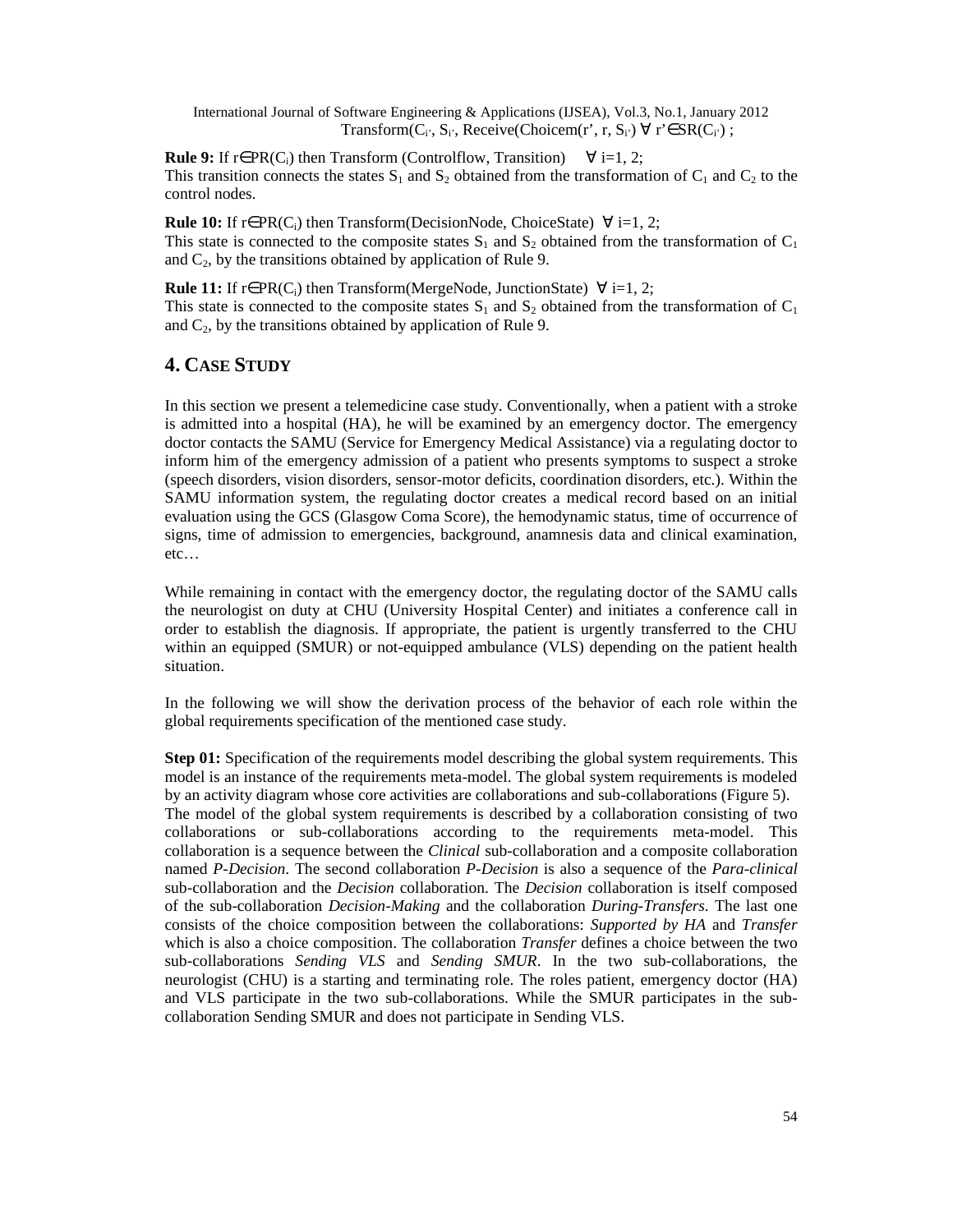

Figure 5. The global system requirements model.

**Step 02:** Applying the model transformation rules that accomplish the derivation of the global system requirements described by the model (Figure 5). These rules are applied to the source model in order to generate a state machine describing each role behavior. We consider in this case the transformation rules that allow deriving the behavior of the neurologist (CHU), the emergency doctor (HA) and the SMUR at the collaboration "Transfer".

The *Transfer* collaboration is a choice composition between the sub-collaborations *Sending VLS* and *Sending SMUR* and the neurologist is responsible for the choice (it is a starting role in the two sub-collaborations). Therefore the derivation process triggers rules 6, 9, 10 and 11. The rule 6 performs the transformation of the actions that it performs at each sub-collaboration (we assume that a sub-collaboration consists in a single action). On the other hand, it must inform the roles not participating in the current collaboration by sending a coordination message *Choicem* for indicating his choice. For example, at the collaboration "Sending VLS", the neurologist sends a coordination message *Choicem* to the role SMUR in order to indicate it that "Sending VLS" was selected. Rules 9, 10 and 11 perform the transformation of Control flow and Control nodes. The derivation process generates a state machine which describes the behavior of the neurologist (CHU) (see Figure 6).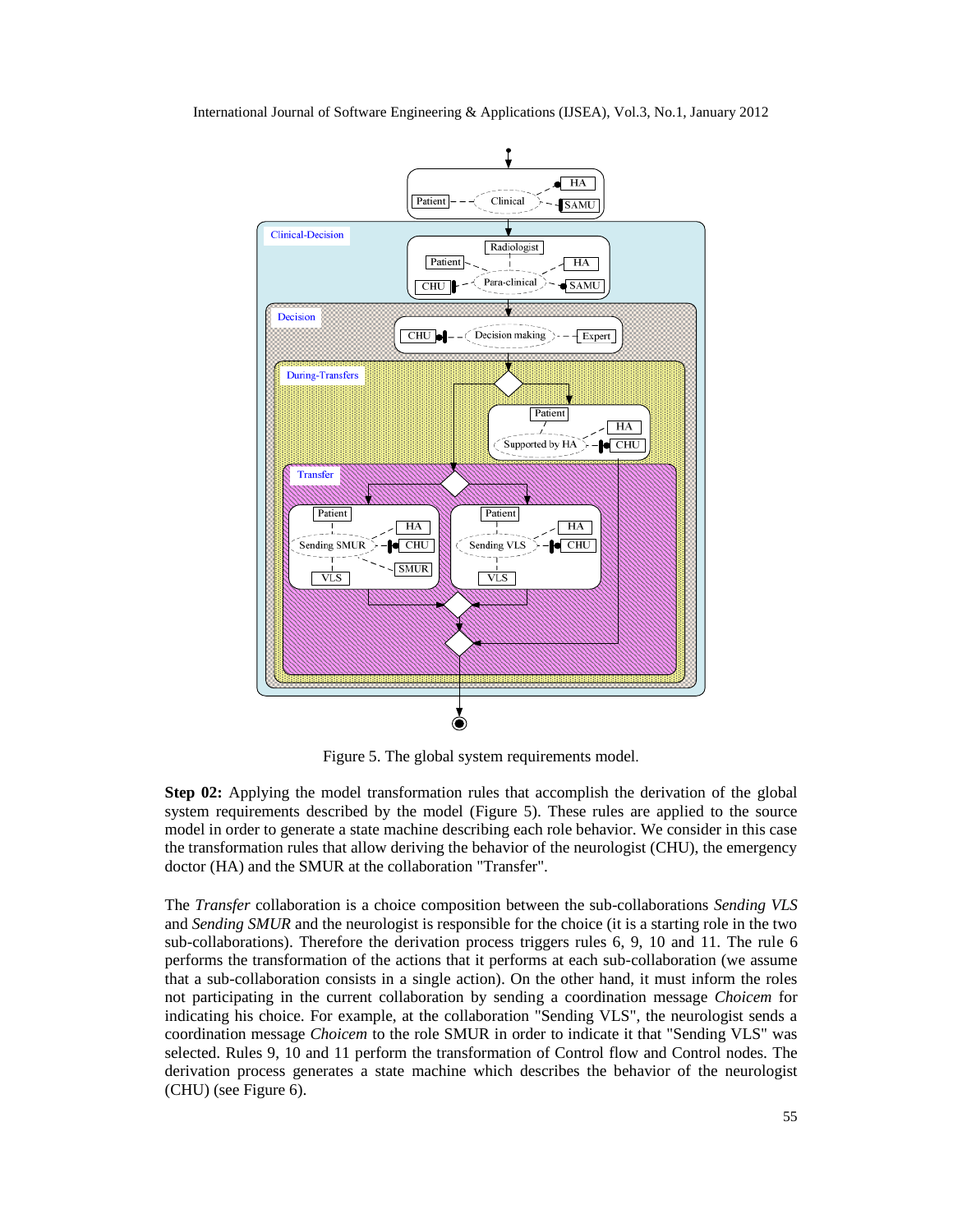

Figure 6. The derived finite state machines describing the CHU behavior.

The emergency doctor (HA) participates in both sub-collaborations *Sending VLS* and *Sending SMUR*. Therefore the derivation process triggers the rules 7, 9, 10 and 11. The rule 7 transforms the actions performed at each sub-collaboration. Rules 9, 10 and 11 accomplish the transformation of Control flow and Control nodes. The emergency doctor (HA) derived behavior is described by the state machine (Figure 7).



Figure 7. The derived finite state machines describing the HA and SMUR behaviors.

The SMUR participates in the sub-collaboration *Sending SMUR* and not in the *Sending VLS*. The derivation process triggers the rules 7, 8, 9, 10 and 11. The rule 7 accomplish the transformation of the actions performed by the role as a participant at the sub-collaboration *Sending SMUR*. The rule 8 allows the reception of the coordination message *Choicem* sent by the neurologist in case of the selection of the sub-collaboration *Sending VLS.* Rules 9, 10 and 11 perform the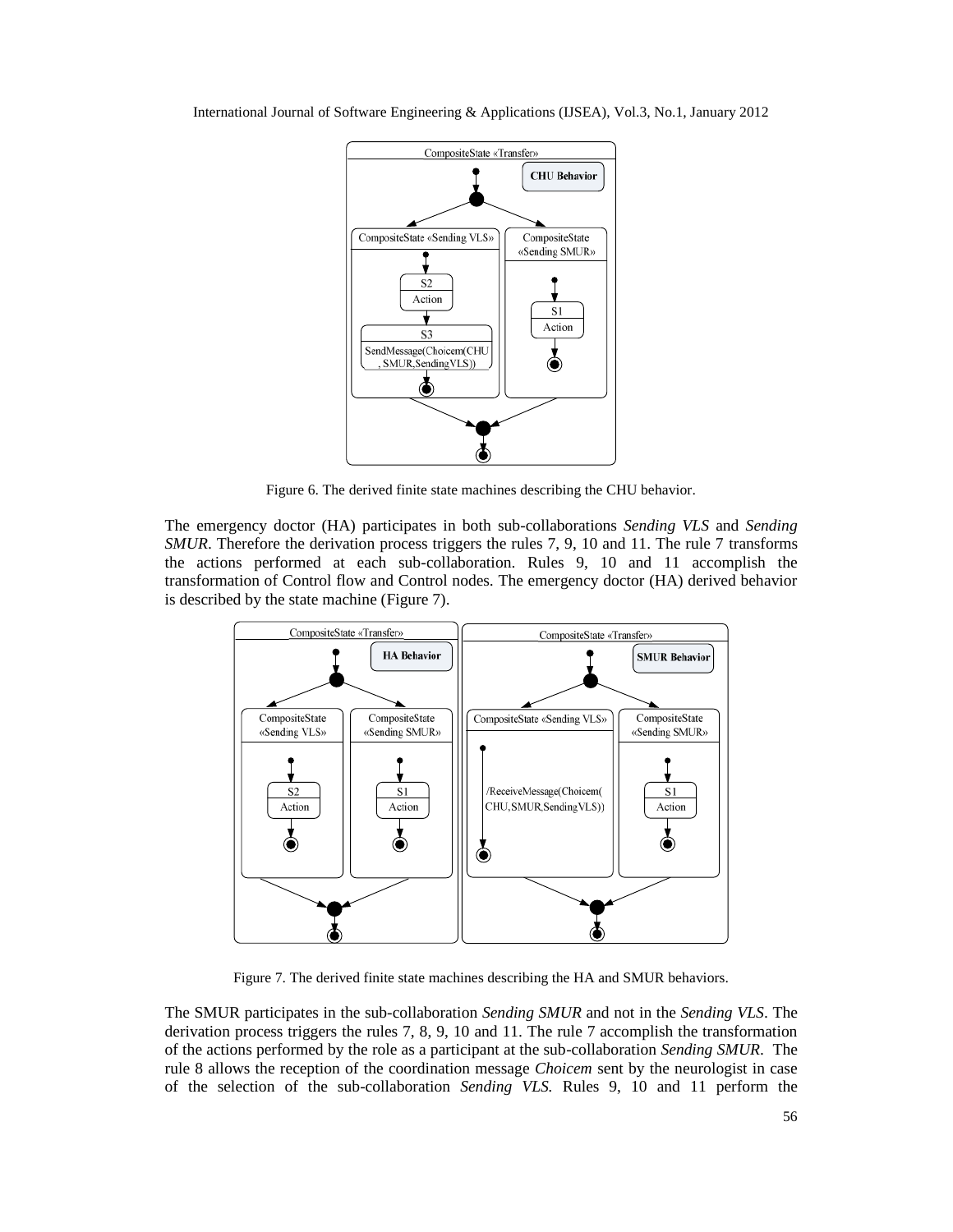International Journal of Software Engineering & Applications (IJSEA), Vol.3, No.1, January 2012 transformation of Control flow and Control nodes respectively. The SMUR derived behavior is described by the state machine (Figure 7).

## **6. IMPLEMENTATION**

Several researches have suggested approaches and languages for models transformation. Among these languages, we find the ATL language (ATLAS Transformation Language) [11] [12] and the QVT language (Query View Transformation) of the OMG [13] [5]. Both languages exhibit a layered architecture and share common characteristics [12]. We have chosen to express the transformation rules of the derivation process in ATL [11].

According to the adopted derivation process, the implementation of this process requires the following steps:

- 1. The representation of the requirements meta-model described in UML activity diagram extended with collaborations in *Ecore Diagram* Tool which generate an *Ecore file* named S MM.ecore described in XMI language.
- 2. The representation of the target meta-model described in UML state machine diagram in *Ecore Diagram* Tool which generate an *Ecore file* named R\_MM.ecore described in XMI language..
- 3. The representation of the global system requirements model instance of the requirements meta-model in an *Ecore file*.
- 4. Applying the rules of models transformation specified in ATL language to the source model. This process generates an XMI file containing a finite state machine describing the behavior of each system's role. The role model is consistent with the target meta-model.

In the following, we present the code of the rule 6 and 8 at a sub-collaboration. The sets of starting, terminating and participating roles are calculated using ATL helpers invoked in the ATL transformation rules.

**Rule** CollaborationS2StateSPR { from s: MMs!Sub\_Collaboration( s.Choice\_C12() ) **to** r: MMt!CompositeState (Name<- s.Name, outgoing<-s.outgoing,incoming<-s.incoming,states<-Si, transition<-ti,states <-sc,transition<-t,states<-st, transition  $\lt$ -tf, states  $\lt$ -Sf), Si: MMt!InitialState(outgoing <- ti), ti: MMt!Transition ( source <-Si , target <- sc), sc: MMt!State(action<-act, incoming<-ti,outgoing <-t), act: MMt!DomainAction (Name<-s.Name), t : MMt!Transition ( source <-sc , target <- st), st: MMt!State ( incoming <-t ,outgoing<-tf), tf : MMt!Transition ( source <-st , target <- Sf), Sf:MMt!FinalState (incoming <-tf) **do** { **thisModule**.i<-**thisModule**.i+1; sc.Name<-'S'+**thisModule**.i.toString(); **thisModule**.i<-**thisModule**.i+1; st.Name<-'S'+**thisModule**.i.toString(); **thisModule**.NameCol<-s.Name; st.action <-s.GetRolesC2()->collect(x|**thisModule**.SendChoicem(x)); **thisModule**.j<-**thisModule**.j+1; ti.Name<-'T'+**thisModule**.j.toString();

```
thisModule.j<-thisModule.j+1; tf.Name<-'T'+thisModule.j.toString();}}
```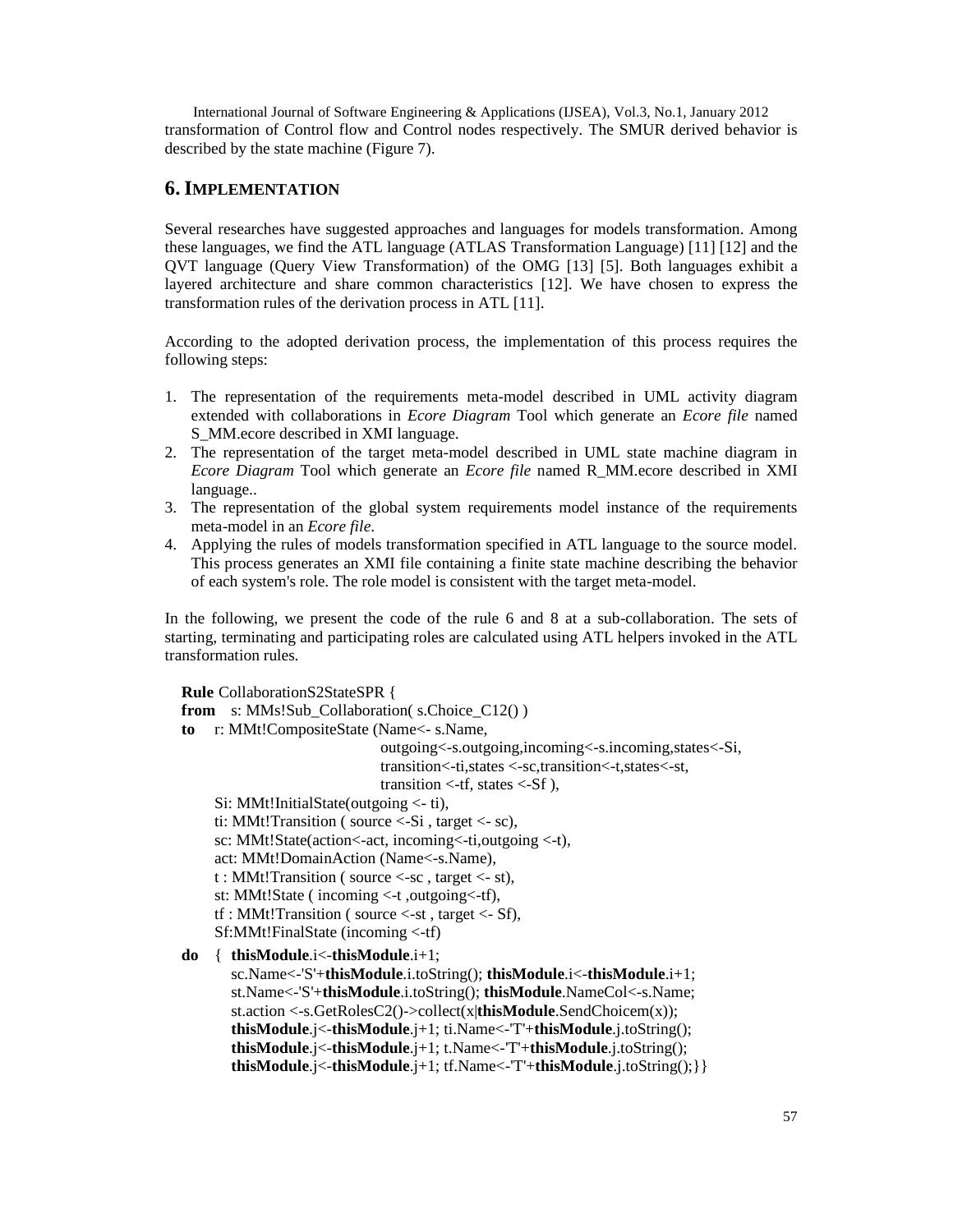International Journal of Software Engineering & Applications (IJSEA), Vol.3, No.1, January 2012 The rule 6 (*CollaborationS2StateSPR*) is applied only if the helper Choice C12() is evaluated to true. This helper determines whether a role is a starting role in the sub-collaboration C1.

**helper context** MMs!Action **def** : Choice\_C12() : Boolean =

**if self**.SourceIsDN1() **then if self**.IsinPR()**then if self**.IsinInitial() **then** true **else** false **endif**

**else** false **endif**

**else** false **endif**;

The core of this rule consists in:

- Generate a composite State  $(S)$  in RolderivBeh(r) conform to the target meta-model MM<sub>t</sub>;
- Name= C.Name:
- Generate (Initial State) in S:
- Achieve the transformation of the sub-collaboration actions;
- Generate the actions of sending the coordination messages in S to the roles not participating in the sub-collaboration C1 but participating in C2. This set of roles is calculated using the helper GetRolesC2();

**helper context** MMs!Action **def**: GetRolesC2() : OrderedSet (MMs!Role) =

**self**.GetSecond().GetPRCol()->asSet()->

select (r | n**ot**(**self**.GetFirst().GetPRCol()->includes(r)));

- Generate (Final State) in S;
- Generate the transitions to connect the different states in the composite State S;
- Connect S to its successor and predecessor states.

The rule 8 (*CollaborationS2StateNPR*) is applied only if the helpers ChoiceN\_C12() or ChoiceN\_C21() are evaluated to true. These helpers determine whether a role is not participating in the sub-collaboration C1 or C2.

**Rule** CollaborationS2StateNPR {

**from** s: MMs!Sub\_Collaboration (s.ChoiceN\_C12() **or** s.ChoiceN\_C21() )

**to** r: MMt!CompositeState (Name<- s.Name, outgoing<-s.outgoing,

incoming<-s.incoming,states<-Si, transition<-ti,states <-sc, transition<-t,states<-st, transition <-tf, states <-Sf ),

Si: MMt!InitialState(outgoing <- ti),

ti: MMt! Transition ( source  $\le$ -Si, target  $\le$ - sc),

sc: MMt!State(incoming<-ti,outgoing <-tf),

```
tf : MMt! Transition ( source \leq-sc, target \leq-Sf),
```
Sf:MMt!FinalState (incoming <-tf)

**do** { **thisModule**.i<-**thisModule**.i+1; sc.Name<-'S'+**thisModule**.i.toString();**thisModule**.NameCol<-s.Name; sc.action <-s.GetSRCol->collect(x|**thisModule**.ReceiveChoicem(x)); **thisModule**.j<-**thisModule**.j+1; ti.Name<-'T'+**thisModule**.j.toString(); **thisModule**.j<-**thisModule**.j+1; tf.Name<-'T'+**thisModule**.j.toString();}}

The core of this rule consists in:

- Generate a composite State (S) in RolderivBeh(r) conform to the target meta-model  $MM_t$ ;
- Name= C.Name:
- Generate (Initial State) in S:
- Generate the action of receiving the coordination message in S from the starting role of the sub-collaboration. The starting role is calculated using the recursive helper GetSRCol();

**helper context** MMs!Action **def** : GetSRCol():OrderedSet (MMs!Role) =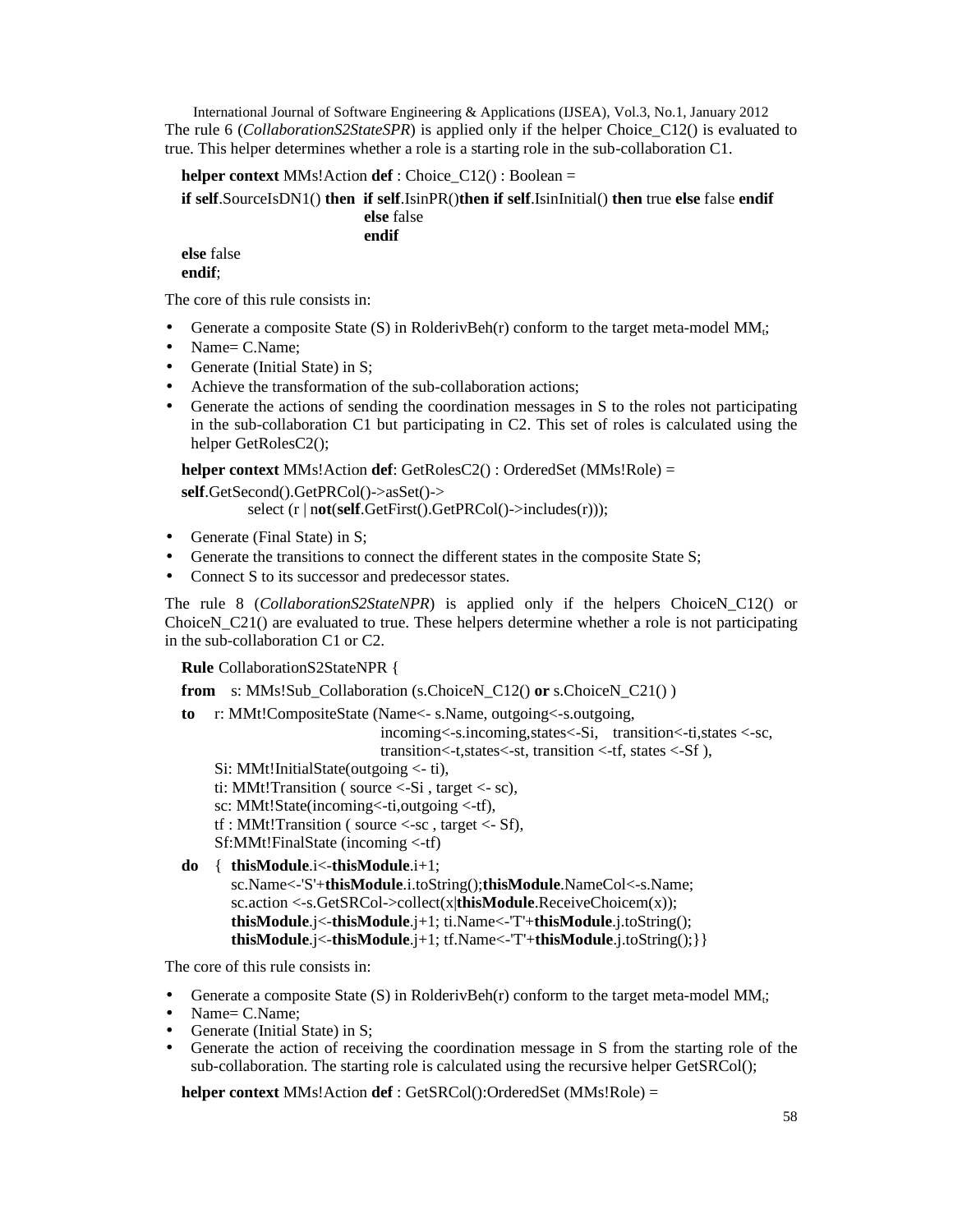```
International Journal of Software Engineering & Applications (IJSEA), Vol.3, No.1, January 2012
if self.oclIsTypeOf(CIM!Sub_Collaboration) then self. GetSRColX()
else self.GetSRColY()
endif;
```
- Generate (Final State) in S;
- Generate the transitions to connect the different states in the composite state S;
- Connect S to its successor and predecessor states.

Similar rules are used at the collaboration, but in this case the rules call other rules in order to achieve the collaboration transformation. This is due to the composition of collaboration according to the requirements meta-model. This derivation process generates the finite state machine describing the behavior of each system's role as shown in the telemedicine case study (Figure 6 and Figure7).

# **5. CONCLUSION AND PERSPECTIVES**

In this paper, we have presented an approach based on models transformation to derive a distributed system components or roles behavior. This approach consists of a derivation process to derive the behavior of individual components from a given global system requirements. The global system requirements is defined by the requirements model which is an instance of the requirements meta-model based on UML activity diagrams extended with collaborations. A set of rules was defined to govern the transformation process. The target system is derived as state machines that represent the individual behavior of each system's role including the messages required for realizing the collaborations and for ensuring the global coordination of all activities among the different system roles. Our approach was implemented using the ATL language "Atlas Transformation Language". A telemedicine case study was used to illustrate the derivation mechanism. We plan to extend the derivation process by defining the transformation rules to govern the derivation process in the cases of competition (parallel composition) and repetition (While loop with strong and weak sequencing), and including the processing of conditions at the structures of choice between two collaborations and the structure of repetition. Another extension of this approach consists in the derivation of the detailed behavior of a sub-collaboration. The detailed behavior of a sub-collaboration will be described as a sequence diagram. The derivation of a sub-collaboration behavior will be achieved by transforming the sequence diagram into a state machine using a similar models transformation mechanism. We also plan to prove the correctness of the derivation process by validating the transformation rules using a formal proof.

# **REFERENCES**

- [1] Bochmann, G. v. and Gotzhein, R. (1986). "Deriving protocol specifications from service specifications", *Proceeding ACM SIGCOMM Symposium*, pp. 148-156.
- [2] Rodríguez, A., Fernández –Medina, E. and Piattini M. (2007). "Towards CIM to PIM Transformation: From Secure Business Processes Defined in BPMN to Use-Cases", *Proceeding BPM'07 Proceedings of the 5th international conference on Business process management*, LNCS, Volume 4714/2007, pp. 408-415.
- [3] Karlos, M. and Drosdova, M. (2010). "Analytical Method of CIM to PIM Transformation in Model Driven Architecture (MDA)", *Journal of Information and Organizational Sciences,* Vol.34 No.1, Pages 89-99.
- [4] Ameedeen, M., Bordbarand, B., and Anane R. (2011). "Model interoperability via Model Driven Development". *Journal of Computer and System Sciences*, Volume 77, Issue 2, Publisher: Elsevier Inc., pp. 332-347.
- [5] Object Management Group. (2008). *MOF Query/ View/ Transformations (QVT) Adopted specification*, at http://www.omg.org.